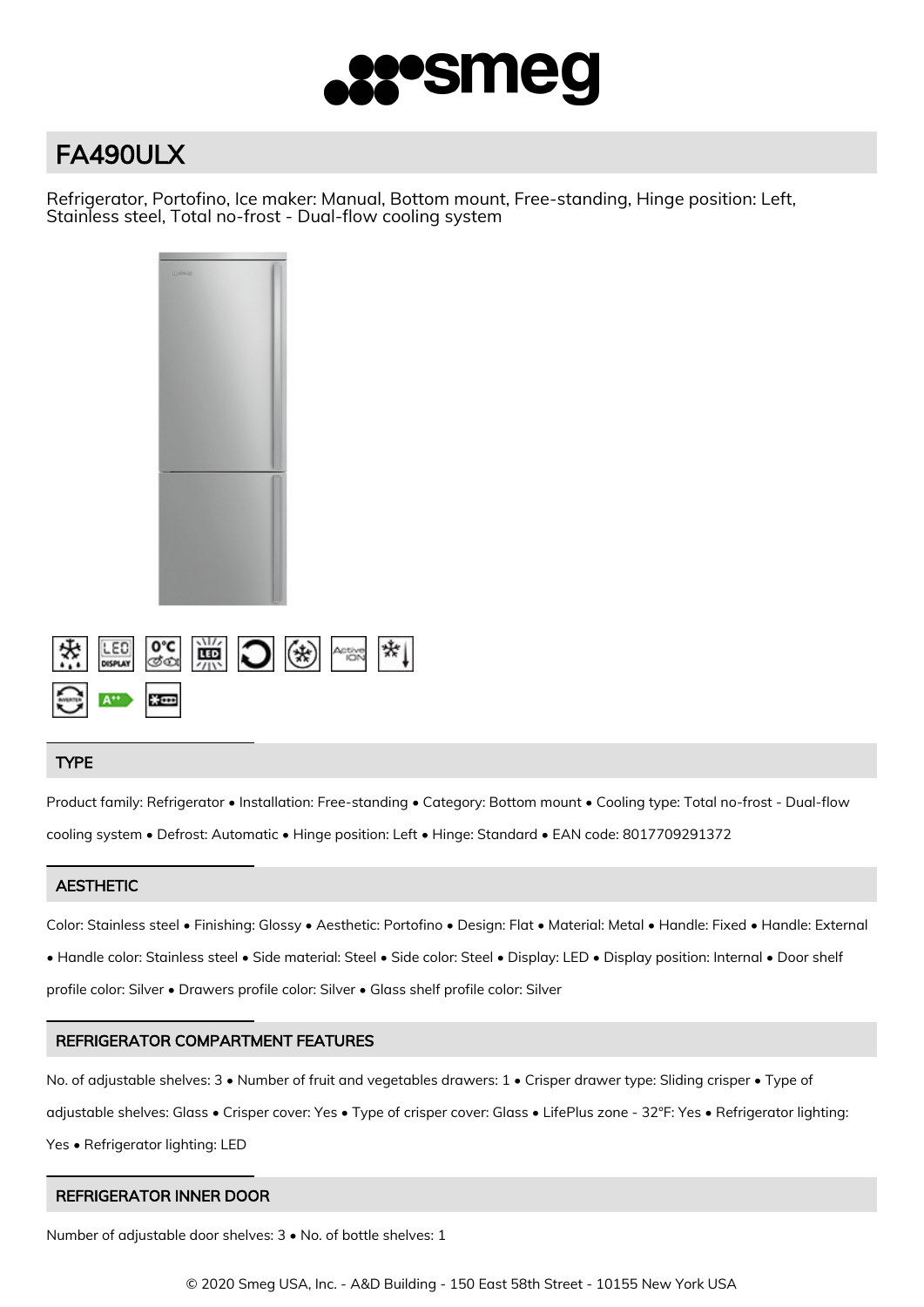#### OTHER REFRIGERATOR FEATURES

MultiFlow: Yes • Fan: Yes • Ionizer: Yes

#### FREEZER FEATURES

Number of drawers: 2 • No. of shelves: 2 • Shelf type: Glass • No. of compartments with flap: 1

#### FREEZER INNER DOOR

#### OTHER FREEZER FEATURES

Manual ice-maker: Yes • Ice maker: Manual • Fast-freezing compartment: Yes

#### OTHER TECHNICAL FEATURES

Display functions: Fast-freezing, ECO, Temperature alarm • Fast-freezing button: Yes • Temperature alarm: Yes • Door open alarm: Acoustic and visual • Temperature Alarm: Yes • Temperature setting type: Electronic • No. of compressors: 1 • Compressor type: Inverter

#### TECHNICAL FEATURES

## PERFORMANCE / ENERGY LABEL

Refrigerating appliance category: Refrigerator-freezer • Energy efficiency class: A++ • Annual energy consumption: 430 KWh /year • Total volume: 18.01 cu. ft. • Fresh Food compartment - Storage Volume: 10.91 cu. ft. • Refrigerator volume: 12.54 cu. ft. • 0°C compartment - Storage Volume: 0.85 cu. ft. • Freezer volume: 4.52 cu. ft. • Net volume: 16.28 cu. ft. • Freezer capacity: 5.47 cu. ft. • 4 Star compartment - Star rating: 4 • Temperature rising time: 24 h • Freezing capacity: 20 lbs/24h • Climatic class: SN, N, ST, T

#### PERFORMANCE / ENERGY LABEL NEW

Total volume: 0.00 cu. ft. • Sum of the volumes of the frozen compartment(s): 0.00 cu. ft. • Sum of the volumes of the chill compartment(s) and the unfrozen compartment(s): 0.00 cu. ft. • Total volume: 0.00 cu. ft. • Temperature rising time: 24 h • Climatic class: SN, N, ST, T • Noise level: 42 dB(A) re 1pW

## ELECTRICAL CONNECTION

Voltage (V): 120 V • Frequency (Hz): 60 Hz • Power cord length: 70 7/8 "

## OPTIONAL ACCESSORIES

## ALSO AVAILABLE